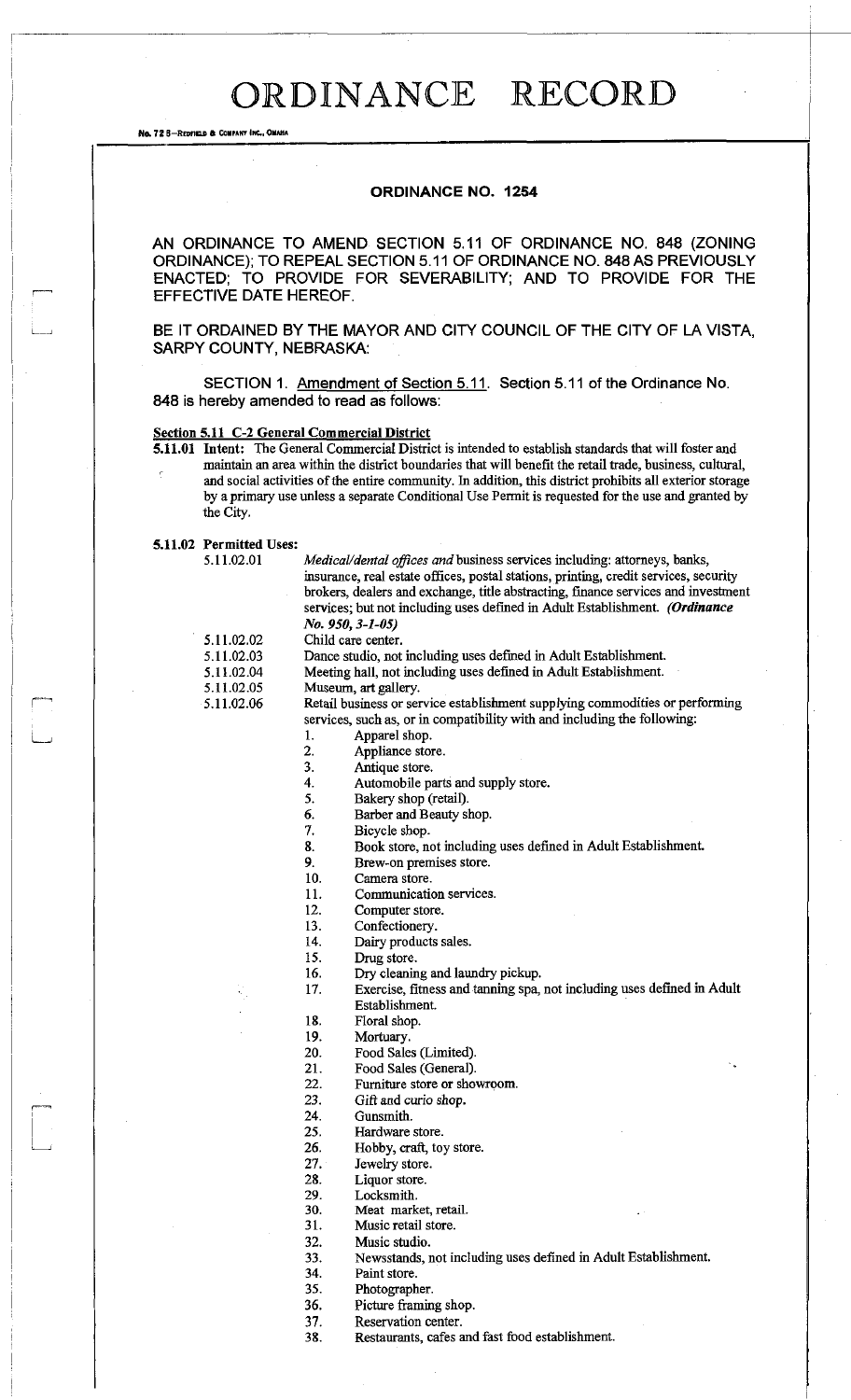RDINANCE RECORI

No. 72 8-REDFIELD & COMPANY INC., OMAHA

- 40. Shoe store.<br>41. Sporting go
- Sporting goods.
- 42. Stamp and coin stores.
- 43. Tailors and dressmakers.
- 44. Tanning salon.
- 45. Travel agencies.
- 46. Video store, not including uses defined in Adult Establishment.
- 47. Social club and fraternal organizations, not including uses defined in Adult Establishment.
- 48. Telephone exchange.
- 49. Telephone answering service.<br>50. Theater, indoor, not including
- 50. Theater, indoor, not including uses defined in Adult Establishment.<br>51. Public overhead and underground local distribution utilities.
- Public overhead and underground local distribution utilities.

*Publicly owned and operated facilities. (Ordinance No. 950,3-1-05)*  **5.11.03 Permitted Conditional Uses:** 

| 5.11.03.01 | Recreational establishments.                                                          |  |  |  |  |  |  |
|------------|---------------------------------------------------------------------------------------|--|--|--|--|--|--|
| 5.11.03.02 | Variety store, not including uses defined in Adult Establishment                      |  |  |  |  |  |  |
| 5.11.03.03 | Amusement arcades.                                                                    |  |  |  |  |  |  |
| 5.11.03.04 | Bowling center.                                                                       |  |  |  |  |  |  |
| 5.11.03.05 | <b>Brew Pubs.</b>                                                                     |  |  |  |  |  |  |
| 5.11.03.06 | Micro breweries when in conjunction with a restaurant.                                |  |  |  |  |  |  |
| 5.11.03.07 | Coffee Kiosks.                                                                        |  |  |  |  |  |  |
| 5.11.03.08 | Automated Teller Machines when not within the interior of a primary use.              |  |  |  |  |  |  |
| 5.11.03.09 | Business or trade school.                                                             |  |  |  |  |  |  |
| 5.11.03.10 | Garden supply and retail garden center.                                               |  |  |  |  |  |  |
| 5.11.03.11 | Commercial greenhouse.                                                                |  |  |  |  |  |  |
| 5.11.03.12 | Mail order services.                                                                  |  |  |  |  |  |  |
| 5.11.03.13 | Pinball or video games business.                                                      |  |  |  |  |  |  |
| 5.11.03.14 | Tavern and cocktail lounge, not including uses defined in Adult Establishment.        |  |  |  |  |  |  |
| 5.11.03.15 | Totally enclosed, automated and conveyor-style car washes.                            |  |  |  |  |  |  |
| 5.11.03.16 | Convenience store with limited fuel sales.                                            |  |  |  |  |  |  |
| 5.11.03.17 | Residences in conjunction with the principal use when located above the ground        |  |  |  |  |  |  |
|            | floor.                                                                                |  |  |  |  |  |  |
| 5.11.03.18 | Churches, temples, seminaries, and convents including residences for teachers         |  |  |  |  |  |  |
|            | and pastors.                                                                          |  |  |  |  |  |  |
| 5.11.03.19 | Car wash.                                                                             |  |  |  |  |  |  |
| 5.11.03.20 | Retail building material sales; provided that the following minimum standards         |  |  |  |  |  |  |
|            | are present:                                                                          |  |  |  |  |  |  |
|            | All lumber shall be enclosed with the primary structure.<br>1.                        |  |  |  |  |  |  |
|            | $\overline{2}$ .<br>All year round landscaping materials shall be enclosed within the |  |  |  |  |  |  |
|            | primary structure.                                                                    |  |  |  |  |  |  |
|            | 3.<br>All outdoor storage shall be temporary and shall comply with the                |  |  |  |  |  |  |
|            | provisions for Temporary Uses, as per this Ordinance.                                 |  |  |  |  |  |  |
| 5.11.03.21 | Service station with minor automobile repair services.                                |  |  |  |  |  |  |
| 5.11.03.22 | Tire store and minor automobile repair service.                                       |  |  |  |  |  |  |
| 5.11.03.23 | Animal Specialty Services with or without overnight boarding of animals and           |  |  |  |  |  |  |
|            | outdoor exercise areas. (Ordinance No. 1254, 6-16-15)                                 |  |  |  |  |  |  |
| 5.11.03.24 | Pet shop. (Ordinance No. 1254, 6-16-15)                                               |  |  |  |  |  |  |

## **5.11.04 Permitted Temporary Uses**

Temporary Uses require a permit from the City of La Vista and shall be valid only for a specific amount of time as indicated on said permit. *All platted lots or tracts of land may have a maximum number of four (4) temporary uses per calendar year. Such uses shall not last more than two (2) weeks per use, except as provided for hereafter. (Ordinance No. 998, 7-18-06)*  5.11.04.01 Temporary greenhouses.<br>5.11.04.02 Temporary structures as a 5.11.04.02 Temporary structures as needed for sidewalk and other outdoor sales events.

| <b>J.I.U.T.</b> UZ | Temporary structures as needed for sidewark and other outdoor safes events.      |
|--------------------|----------------------------------------------------------------------------------|
| 5.11.04.03         | Fireworks stands, provided the criteria are met as established by the City       |
|                    | through separate Ordinances.                                                     |
| 5.11.04.04         | Buildings and uses incidental to construction work are permitted to remain until |
|                    | completion or abandonment of the construction work, at which time they shall     |
|                    | be removed. ( <b>Ordinance</b> No. 998, $7-18-06$ )                              |
|                    |                                                                                  |

5.11.04.05 Temporary structure for festivals or commercial events.

# **5.11.05 Permitted Accessory Uses**

| 5.11.05.01 | Buildings and uses customarily incidental to the permitted uses. |
|------------|------------------------------------------------------------------|
| 5.11.05.02 | Parking as permitted in Section 7.05 through 7.09.               |
| 5.11.05.03 | Signs allowed in Section 7.01 through 7.04.                      |

5.11.05.04 Landscaping as required by Section 7.17.

### **5.11.06 Height and Lot Requirements:**

5.11.06.01 The height and minimum lot requirements shall be as follows: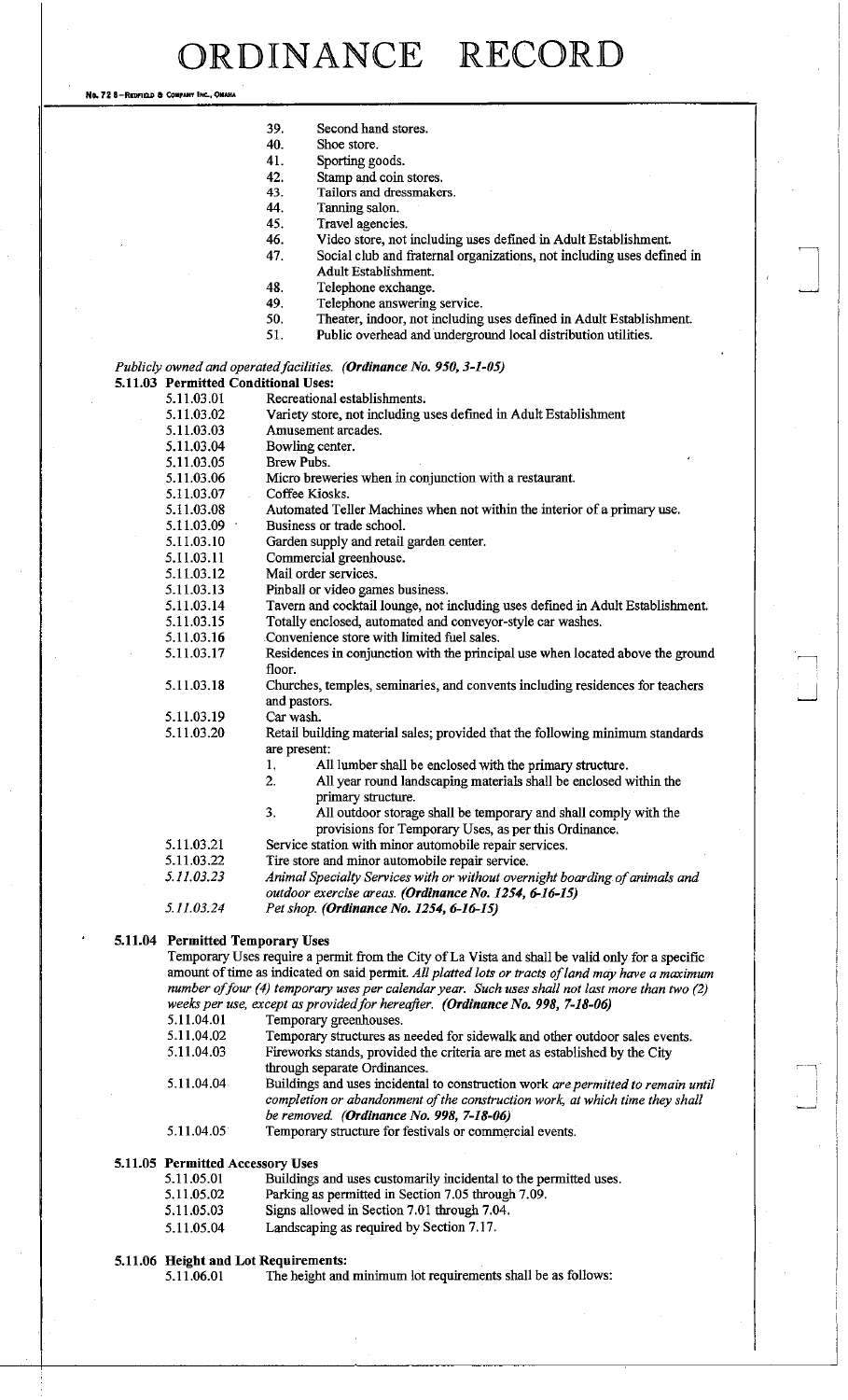# ORDINANCE RECORD

No. 72 8-REDFIELD & COMPANY INC., OM

| <b>Uses</b>                | Lot Area<br>(SF)                                                                                                      | Lot<br>Width   | Front<br>Yard | Side<br>Yard | Rear<br>Yard    | Max.<br>Height | Max. Lot<br>Coverage |
|----------------------------|-----------------------------------------------------------------------------------------------------------------------|----------------|---------------|--------------|-----------------|----------------|----------------------|
| Permitted Uses             | 10.000                                                                                                                | $\blacksquare$ | $25^{11}$     | 15'          | 15 <sup>2</sup> | 45'            | 60%                  |
| Permitted Conditional Uses | 10.000                                                                                                                | $\sim$         | $25^{11}$     | -151         | 15              | 45.            | 60%                  |
| ь.                         | 25' front yard setback required only when no parking is present in the front yard. If parking is located in the front |                |               |              |                 |                |                      |
|                            | yard then front yard setback is a minimum of fifty (50) feet.                                                         |                |               |              |                 |                |                      |

**5.11.07 Use Limitations:** 

When adjacent to residentially zoned land, no parking, drives or signs shall be allowed in any required yard within fifteen (15) feet of such district. Furthermore, permanent screening shall be provided in this area in order to minize impacts on residentially zoned property, as per Section 7.14.04. 5.11.07.02 Exterior lighting fixtures shall be shaded so that no direct light is cast upon any residential property and so that no glare is visible to any traffic on any public street.

SECTION 2. Repeal of Section 5.11 as Previously Enacted. Section 5.11 of Ordinance No. 848 as previously enacted is hereby repealed.

SECTION 3. Severability Clause. If any section, subsection, sentence, clause or phrase of this ordinance is, for any reason, held to be unconstitutional or invalid, such unconstitutionality or invalidity shall not affect the validity of the remaining portions of this ordinance. The Mayor and City Council of the City of La Vista hereby declare that it would have passed this ordinance and each section, subsection, clause or phrase thereof, irrespective of the fact that any one or more sections, subsections, sentences, clauses or phrases be declared unconstitutional or invalid.

SECTION 4. Effective Date. This ordinance shall be in full force and effect from and after passage, approval and publication as provided by law.

SECTION 5. This ordinance shall be published in pamphlet form and take effect as provided by law.

PASSED AND APPROVED THIS 16TH DAY OF JUNE, 2015.

**CITY OF LA VISTA** Douglas Kindig, Mayor

ATTEST:

uethe

Pamela A. Buethe, City Clerk

K:\APPS\City Hall\ORDINANCES\1254 Amend Zoning Ordinance 5 11 - Animal Specialty Services 06.16.15.Docx